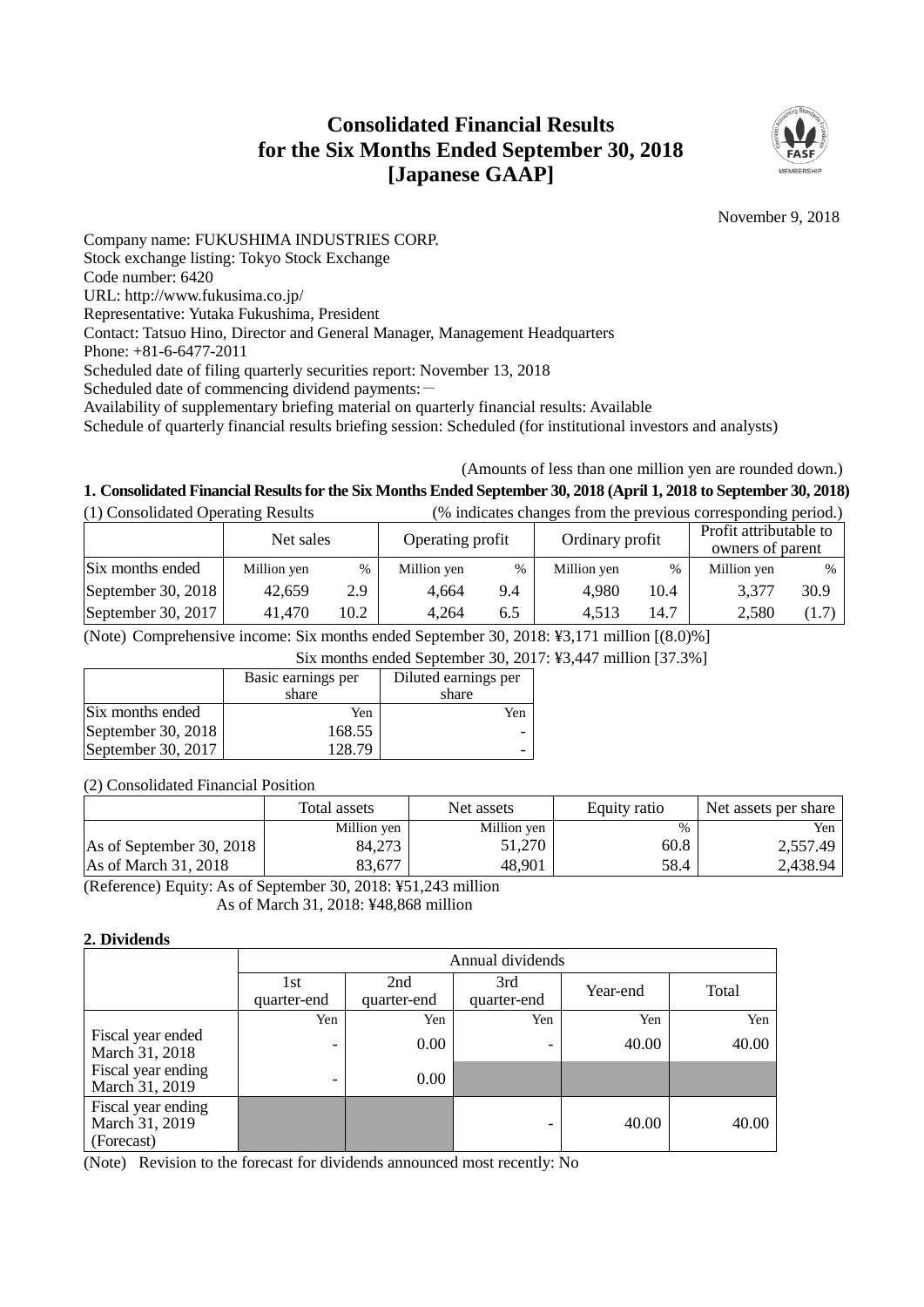## **3. Consolidated Financial Results Forecast for the Fiscal Year Ending March 31, 2019 (April 1, 2018 to March 31, 2019)**

| $\mu$ indicates enanges from the previous corresponding period. |             |       |             |                                                                                   |             |      |             |      |                             |
|-----------------------------------------------------------------|-------------|-------|-------------|-----------------------------------------------------------------------------------|-------------|------|-------------|------|-----------------------------|
|                                                                 | Net sales   |       |             | Profit attributable to<br>Ordinary profit<br>Operating profit<br>owners of parent |             |      |             |      | Basic earnings<br>per share |
|                                                                 | Million yen | $\%$  | Million yen | $\%$                                                                              | Million yen | $\%$ | Million yen | $\%$ | Yen                         |
| Full year                                                       | 85,746      | (0.6) | 9.243       | 6.8                                                                               | 9.233       | 2.9  | 6.155       | 8.3  | 307.20                      |
| $AT \cdot \mathbf{D}$                                           |             |       |             |                                                                                   |             |      |             |      |                             |

 $(%$  indicates changes from the previous corresponding period.)

(Note) Revision to the financial results forecast announced most recently: No

### **\* Notes:**

(1) Changes in significant subsidiaries during the period under review (changes in specified subsidiaries resulting in changes in scope of consolidation): No

New: - (Company name: -)

Exclusion: - (Company name: -)

(2) Accounting policies adopted specially for the preparation of quarterly consolidated financial statements: No

- (3) Changes in accounting policies, changes in accounting estimates and retrospective restatement
	- 1) Changes in accounting policies due to the revision of accounting standards: No
		- 2) Changes in accounting policies other than 1) above: No
		- 3) Changes in accounting estimates: No
		- 4) Retrospective restatement: No

## (4) Total number of issued shares (common shares)

- 1) Total number of issued shares at the end of the period (including treasury shares): September 30, 2018: 22,066,160 shares March 31, 2018: 22,066,160 shares
- 2) Total number of treasury shares at the end of the period: September 30, 2018: 2,029,563 shares March 31, 2018: 2,029,421 shares
- 3) Average number of shares during the period: Six months ended September 30, 2018: 20,036,674 shares Six months ended September 30, 2017: 20,036,944 shares
- \* These quarterly financial results are outside the scope of quarterly review conducted by certified public accountants and an audit corporation.

\* Explanation of the proper use of financial results forecast and other notes

Financial results forecasts and other forward-looking statements herein are based on information currently available and certain assumptions deemed reasonable as of the date of publication of this document. Actual results may differ significantly from these forecasts due to a wide range of factors.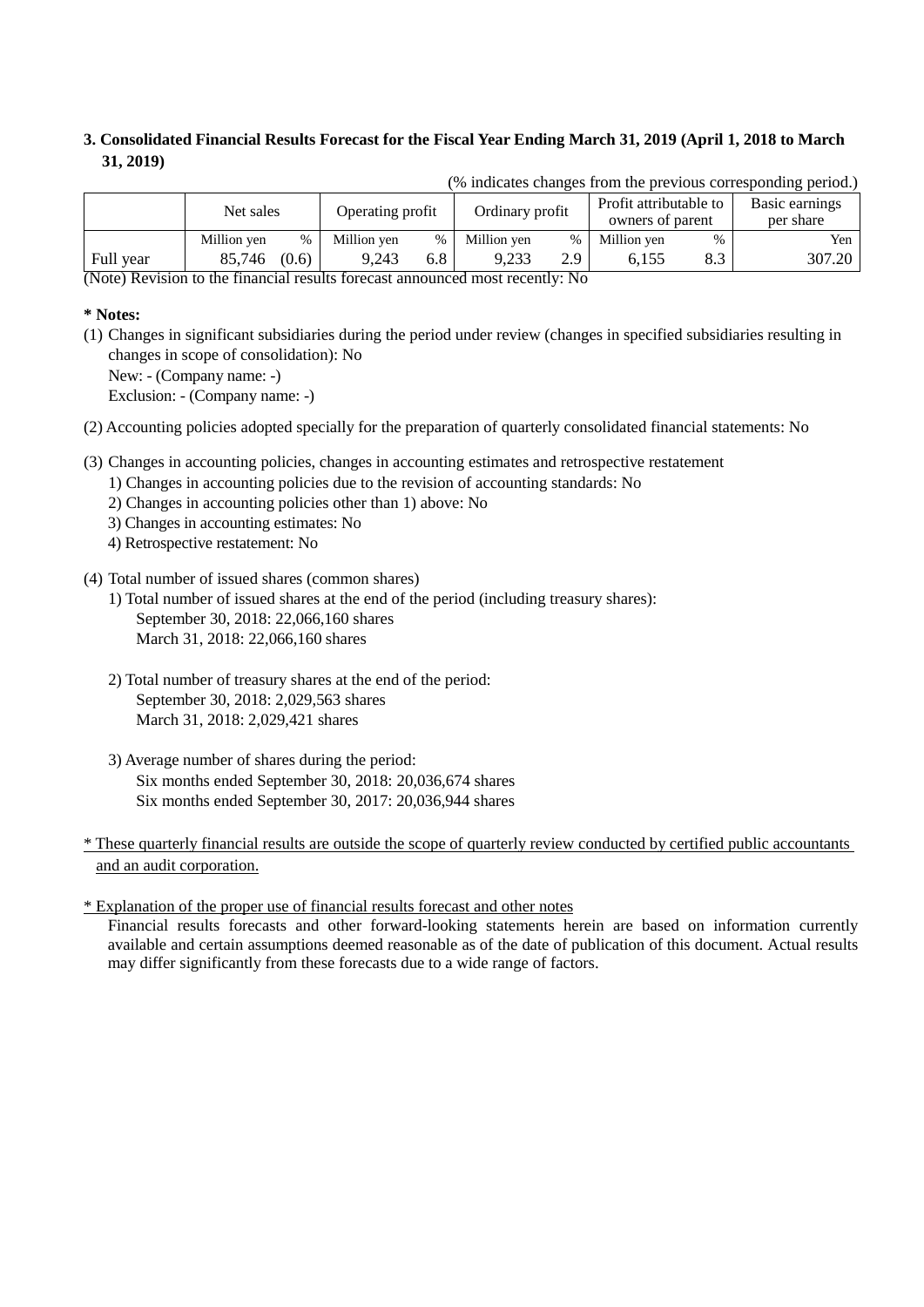Table of Contents of Appendix

| (3) Explanation of Consolidated Financial Results Forecast and Other Forward-looking Information  3 |  |
|-----------------------------------------------------------------------------------------------------|--|
|                                                                                                     |  |
|                                                                                                     |  |
|                                                                                                     |  |
|                                                                                                     |  |
|                                                                                                     |  |
|                                                                                                     |  |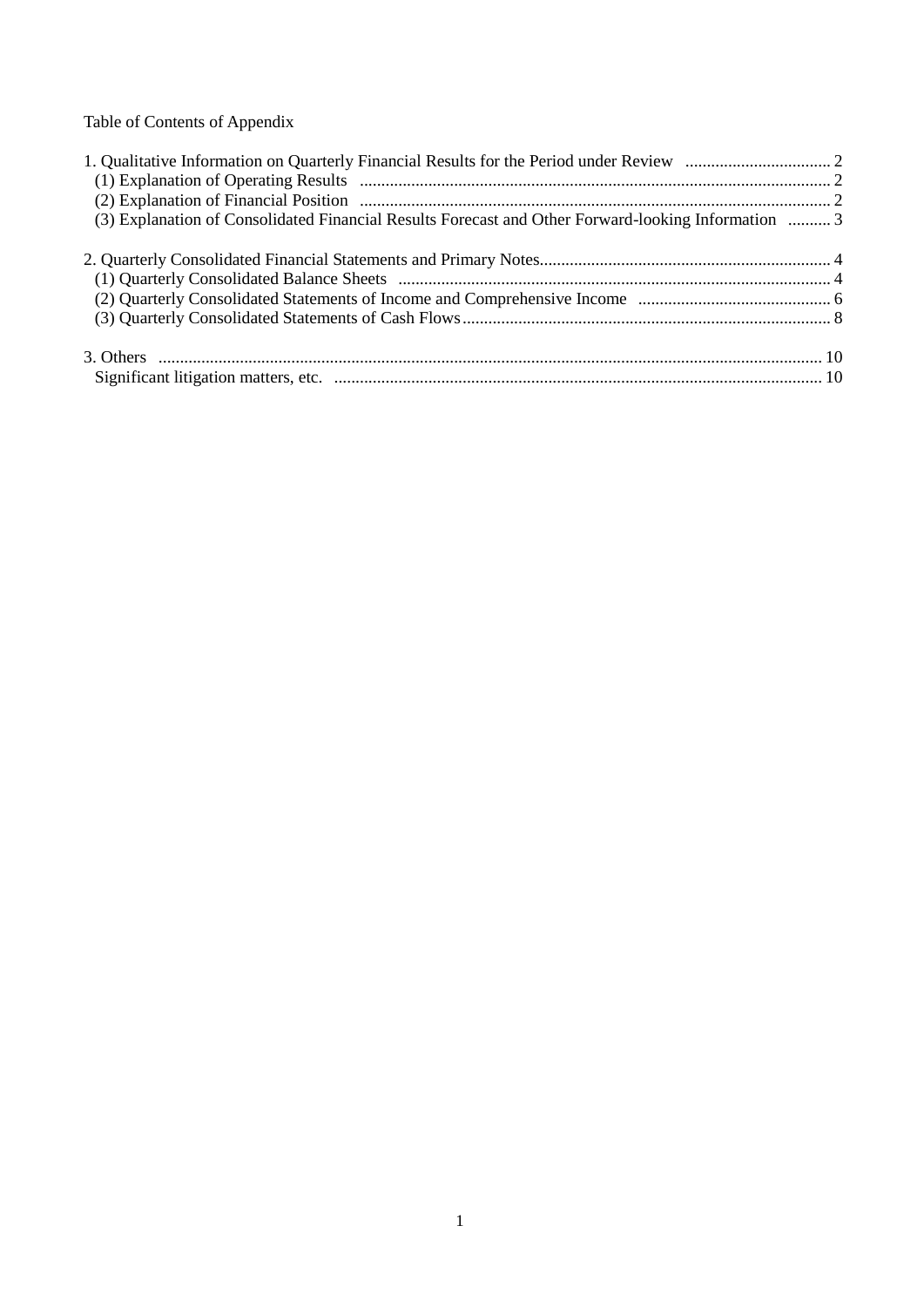#### 1. Qualitative Information on Quarterly Financial Results for the Period under Review

#### (1) Explanation of Operating Results

During the six months ended September 30, 2018, the Japanese economy remained on a moderate recovery path as the government's economic and financial policies helped improve corporate revenue and the employment environment. Meanwhile, future prospects remained uncertain, as sustainability of the economic recovery showed a sign of slowdown due to cost increase owing to a rise in material and labor expenses.

In the business environment in which our Group operates, although a strong desire to restrain spending among consumers was ongoing in the restaurant industry, sales were solid in fast food and family restaurant businesses, due to higher spending per customer as a result of efforts such as price revision and promoting seasonal menus. In the distribution industry, sales of beverages, ice cream and other products for summer season grew in the convenience store industry due to extremely hot weather nationwide. Similarly, sales of food items were solid in the supermarket industry.

Net sales of commercial refrigerators and freezers decreased by 4.7% year on year. Although sales of new ice machines increased thanks to enhanced product lineup, sales of general purpose refrigerators and freezers for convenience stores decreased.

Net sales of refrigerated and freezer showcases increased by 2.6% year on year. This was due to continued vigorous new openings of drug stores, despite a decrease in new store openings of supermarkets as well as loss of demand for remodeling due to integration of convenience stores.

Net sales of large-scale food processing equipment increased by 9.4% year on year due to replacement and new introduction of tunnel freezers mainly for food manufacturers.

Net sales of large-scale panel refrigerators increased by 16.2% year on year as large-scale orders from lowtemperature distribution centers and food factories continued to be favorable.

Net sales of small-scale panel refrigerators decreased by 1.6% year on year as orders for panel refrigerators used in back rooms of convenience stores decreased.

Net sales from services increased by 8.0% year on year mainly due to a higher maintenance demand during the extremely hot summer and an increase in maintenance contacts with convenience stores, etc.

At the manufacturing department, the Company undertook initiatives to improve productivity by streamlining the inspection process and renovating the production lines at its Shiga and Okayama factories. In addition, the refurbishment of the truck berths at its Okayama factory implemented in June led to higher distribution efficiency. With regard to panel manufacturing facility, the Company made capital investment in response to demand for panels, and its production volume has been greatly enhanced since June. In addition, the Company continued to undertake initiatives to reduce fixed costs and purchasing costs in order to offset higher costs, such as a sharp increase in the prices of raw materials and import products, as well as transportation costs.

As a result, for the six months ended September 30, 2018, net sales increased by 2.9% year on year to ¥42,659 million. Operating profit increased by 9.4% year on year to ¥4,664 million, ordinary profit increased by 10.4% year on year to ¥4,980 million, and profit attributable to owners of parent increased by 30.9% year on year to ¥3,377 million.

#### (2) Explanation of Financial Position

#### (Current assets)

Current assets as of the end of the second quarter of the fiscal year under review decreased by ¥244 million to ¥59,728 million (¥59,972 million at the end of the previous fiscal year). This is mainly attributable to a decrease in notes and accounts receivable - trade.

#### (Non-current assets)

Non-current assets as of the end of the second quarter of the fiscal year under review increased by ¥840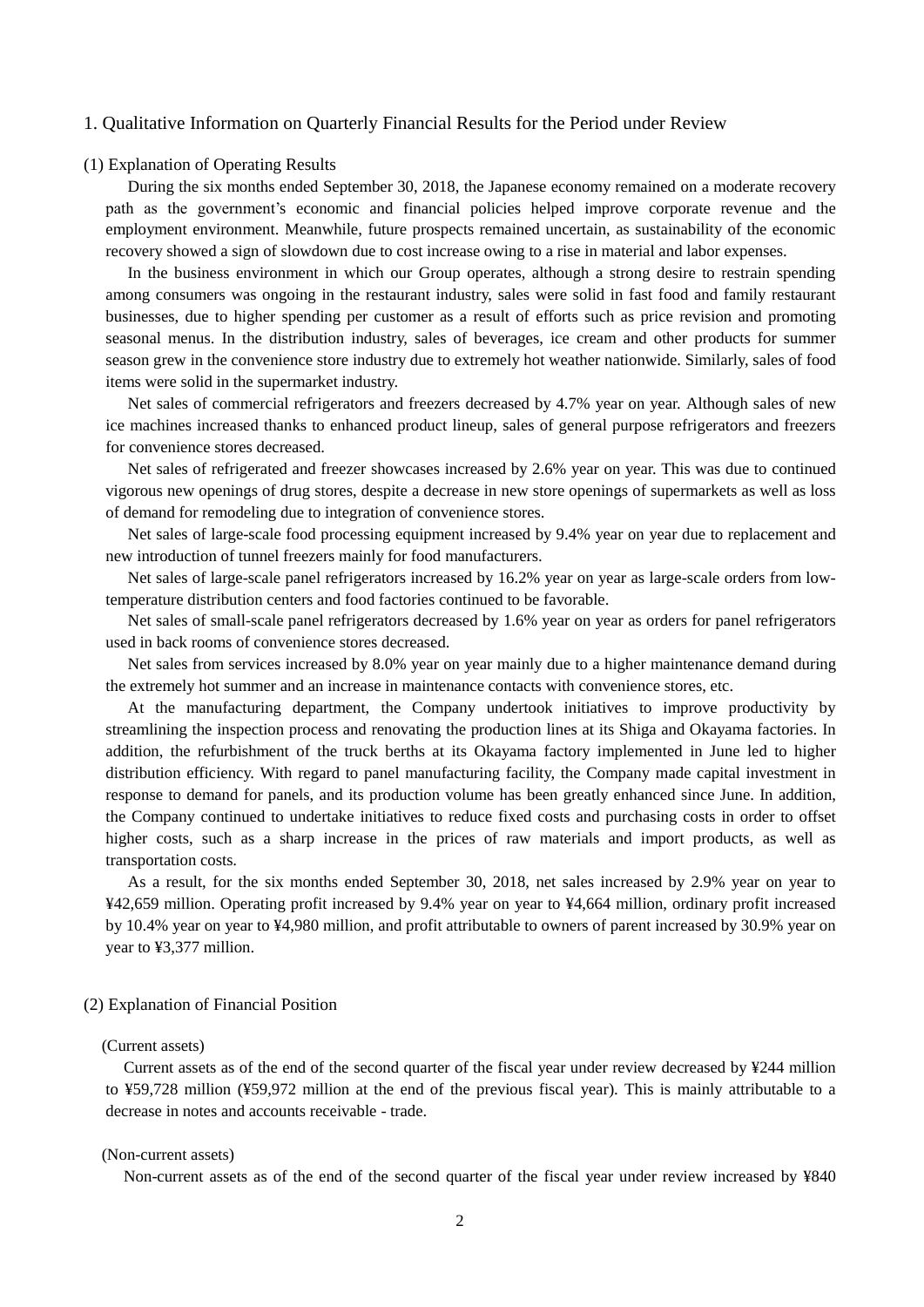million to ¥24,544 million (¥23,704 million at the end of the previous fiscal year). This is mainly attributable to increases in land and long-term time deposits included in "other" under investments and other assets.

#### (Current liabilities)

Current liabilities as of the end of the second quarter of the fiscal year under review decreased by ¥1,643 million to ¥31,058 million (¥32,701 million at the end of the previous fiscal year). This is mainly attributable to a decrease in advances received included in "other" under current liabilities.

### (Non-current liabilities)

Non-current liabilities as of the end of the second quarter of the fiscal year under review decreased by ¥130 million to ¥1,944 million (¥2,074 million at the end of the previous fiscal year). This is mainly attributable to a decrease in deferred tax liabilities included in "other" under non-current liabilities.

#### (Net assets)

Net assets as of the end of the second quarter of the fiscal year under review increased by ¥2,369 million to ¥51,270 million (¥48,901 million at the end of the previous fiscal year). This is mainly attributable to an increase in retained earnings due to the recording of profit attributable to owners of parent.

#### (Analysis of cash flows)

Cash and cash equivalents (hereinafter referred to as "capital") as of the end of the second quarter of the fiscal year under review increased by ¥263 million from the end of the previous fiscal year to ¥31,745 million as a result of the recording of profit before income taxes of ¥4,980 million, and using capital mainly in investing and financing activities.

The conditions of each cash flow and factors thereof are as follows.

(Net cash provided by (used in) operating activities)

Capital provided by operating activities decreased by ¥1,510 million from the corresponding period of the previous fiscal year to ¥3,028 million. This is mainly attributable to the recording of profit before income taxes.

(Net cash provided by (used in) investing activities)

Capital used in investing activities increased by ¥1,421 million from the corresponding period of the previous fiscal year to ¥1,625 million. This is mainly attributable to purchase of property, plant and equipment.

(Net cash provided by (used in) financing activities)

Capital used in financing activities increased by ¥363 million from the corresponding period of the previous fiscal year to ¥1,193 million. This is mainly attributable to cash dividends paid.

#### (3) Explanation of Consolidated Financial Results Forecast and Other Forward-looking Information

For the financial results forecasts for the fiscal year ending March 31, 2019, no revisions have been made to the projected figures announced on May 28, 2018.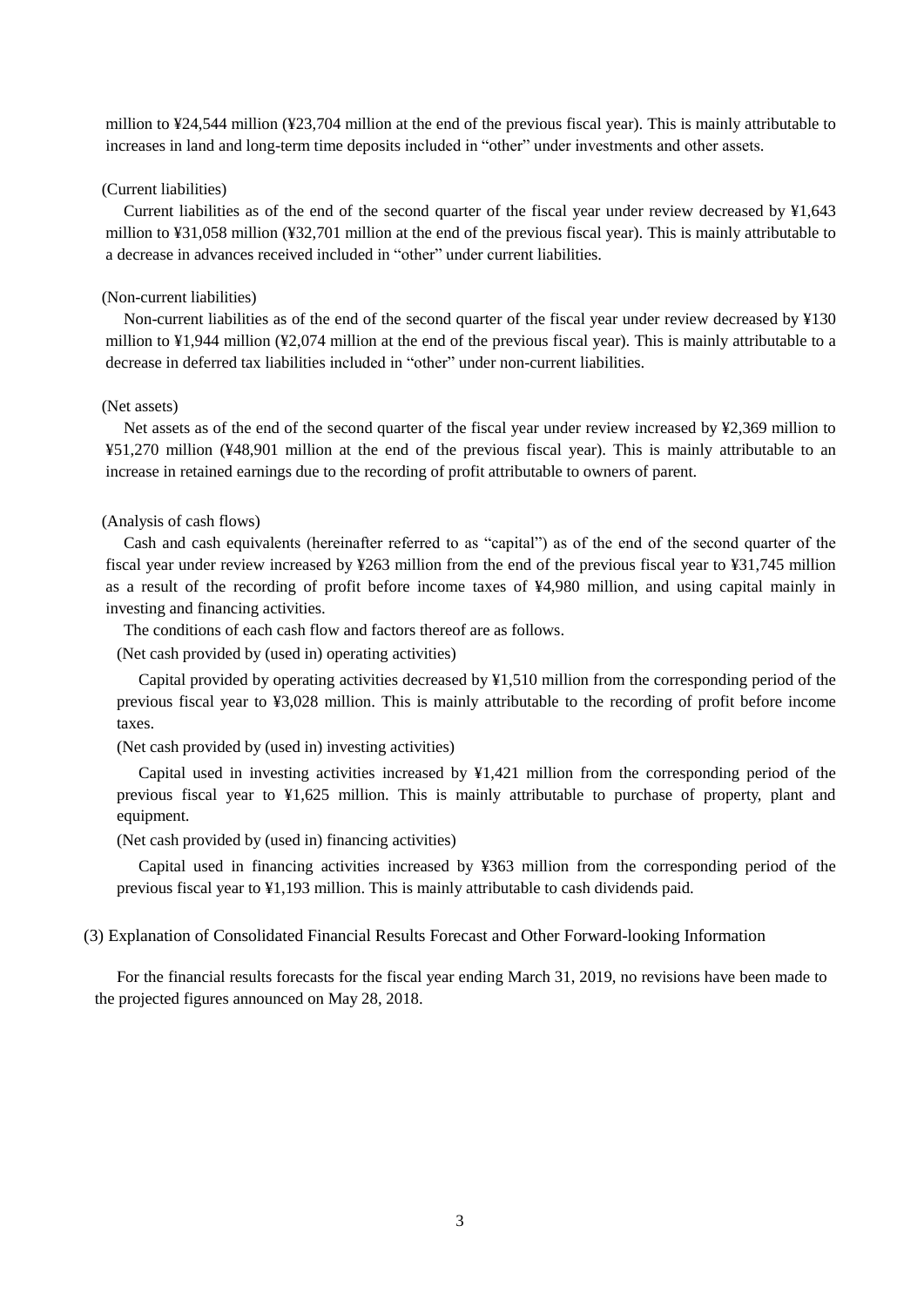### 2. Quarterly Consolidated Financial Statements and Primary Notes

(1) Quarterly Consolidated Balance Sheets

|                                       |                      | (Thousand yen)           |
|---------------------------------------|----------------------|--------------------------|
|                                       | As of March 31, 2018 | As of September 30, 2018 |
| Assets                                |                      |                          |
| Current assets                        |                      |                          |
| Cash and deposits                     | 31,870,525           | 32,366,513               |
| Notes and accounts receivable - trade | 22,040,842           | 20,116,677               |
| Merchandise and finished goods        | 2,172,702            | 2,165,813                |
| Work in process                       | 2,248,959            | 3,594,160                |
| Raw materials and supplies            | 1,909,033            | 1,961,466                |
| Other                                 | 1,026,115            | 657,066                  |
| Allowance for doubtful accounts       | (1,295,261)          | (1,132,956)              |
| Total current assets                  | 59,972,918           | 59,728,741               |
| Non-current assets                    |                      |                          |
| Property, plant and equipment         |                      |                          |
| Buildings and structures, net         | 3,802,974            | 3,954,771                |
| Land                                  | 5,008,260            | 5,248,255                |
| Other, net                            | 3,154,530            | 3,294,182                |
| Total property, plant and equipment   | 11,965,765           | 12,497,209               |
| Intangible assets                     | 273,105              | 350,960                  |
| Investments and other assets          |                      |                          |
| Investment securities                 | 9,059,098            | 8,844,441                |
| Other                                 | 2,418,163            | 2,863,366                |
| Allowance for doubtful accounts       | (11,765)             | (11, 179)                |
| Total investments and other assets    | 11,465,496           | 11,696,628               |
| Total non-current assets              | 23,704,367           | 24,544,798               |
| Total assets                          | 83,677,286           | 84,273,540               |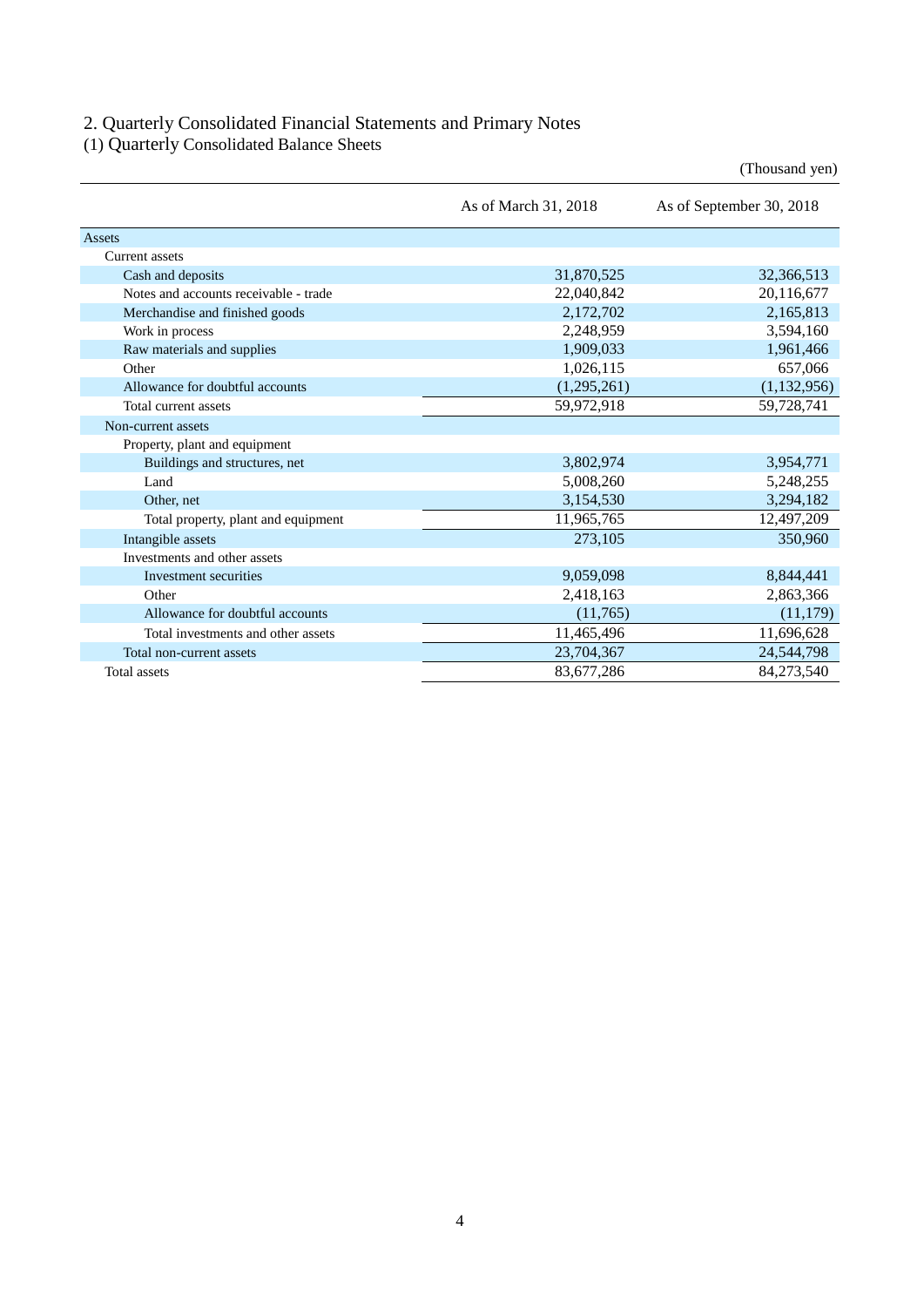(Thousand yen)

|                                                       | As of March 31, 2018 | As of September 30, 2018 |
|-------------------------------------------------------|----------------------|--------------------------|
| Liabilities                                           |                      |                          |
| <b>Current liabilities</b>                            |                      |                          |
| Notes and accounts payable - trade                    | 21,476,888           | 21,824,496               |
| Short-term loans payable                              | 711,215              | 324,185                  |
| Income taxes payable                                  | 2,082,013            | 1,767,208                |
| Provision for bonuses                                 | 1,436,049            | 1,671,449                |
| Provision for product warranties                      | 369,167              | 396,313                  |
| Provision for loss on construction contracts          | 534,234              | 167,910                  |
| Other                                                 | 6,092,170            | 4,907,006                |
| Total current liabilities                             | 32,701,738           | 31,058,569               |
| Non-current liabilities                               |                      |                          |
| Provision for directors' retirement benefits          | 820,766              | 847,918                  |
| Provision for contingent loss                         | 288,383              | 273,805                  |
| Net defined benefit liability                         | 16,808               |                          |
| Asset retirement obligations                          | 101,516              | 102,048                  |
| Other                                                 | 846,963              | 720,420                  |
| Total non-current liabilities                         | 2,074,439            | 1,944,192                |
| <b>Total liabilities</b>                              | 34,776,178           | 33,002,762               |
| Net assets                                            |                      |                          |
| Shareholders' equity                                  |                      |                          |
| Capital stock                                         | 2,760,192            | 2,760,192                |
| Capital surplus                                       | 3,168,379            | 3,168,379                |
| Retained earnings                                     | 41,242,790           | 43,818,471               |
| Treasury shares                                       | (3,213,394)          | (3,214,112)              |
| Total shareholders' equity                            | 43,957,968           | 46,532,930               |
| Accumulated other comprehensive income                |                      |                          |
| Valuation difference on available-for-sale securities | 4,870,266            | 4,691,158                |
| Foreign currency translation adjustment               | 65,057               | 31,746                   |
| Remeasurements of defined benefit plans               | (24, 814)            | (12, 407)                |
| Total accumulated other comprehensive income          | 4,910,509            | 4,710,497                |
| Non-controlling interests                             | 32,630               | 27,349                   |
| Total net assets                                      | 48,901,107           | 51,270,777               |
| Total liabilities and net assets                      | 83,677,286           | 84,273,540               |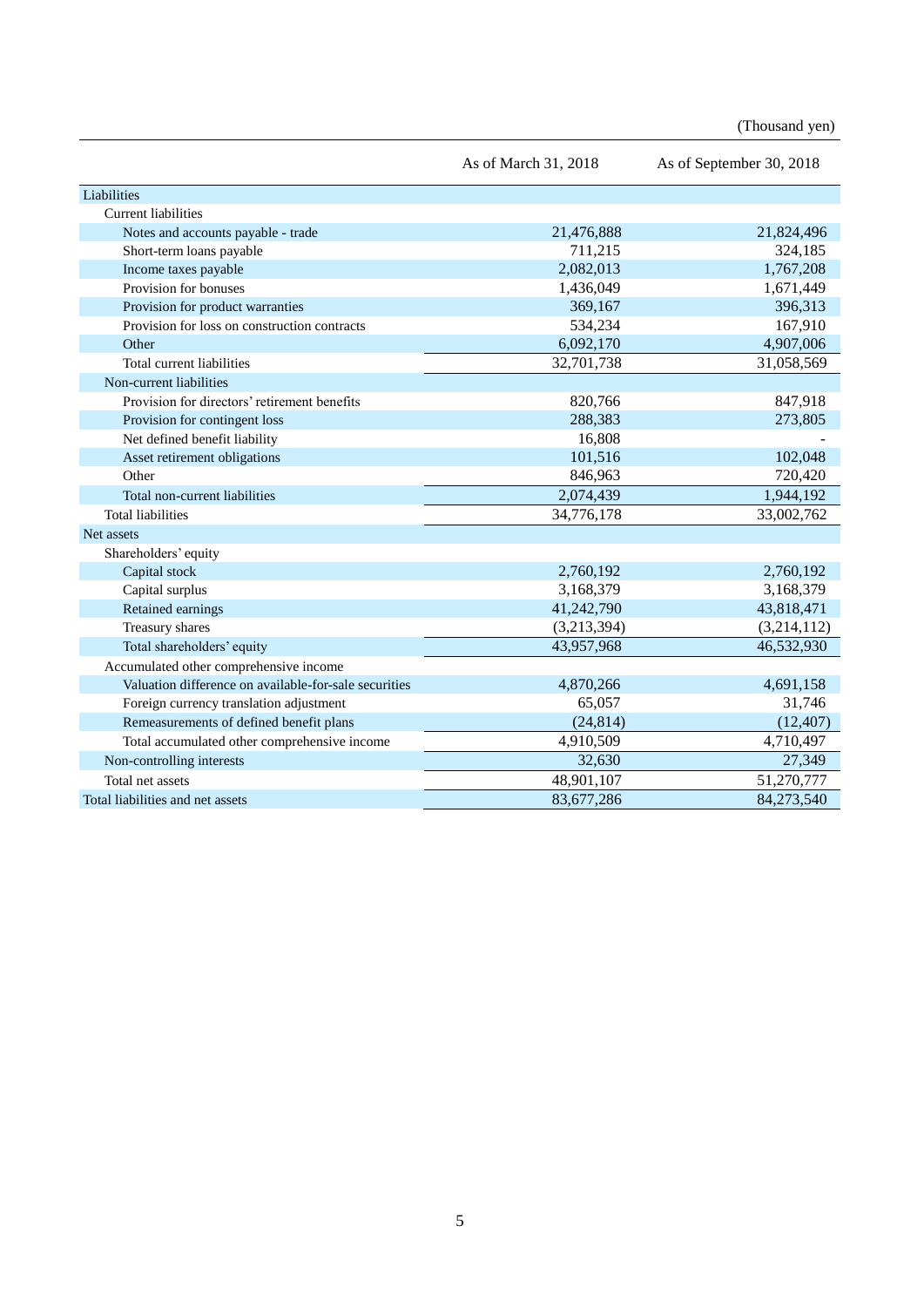## (2) Quarterly Consolidated Statements of Income and Comprehensive Income

Quarterly Consolidated Statements of Income

Six Months Ended September 30

|                                                |                          | (Thousand yen)           |
|------------------------------------------------|--------------------------|--------------------------|
|                                                | For the six months       | For the six months       |
|                                                | ended September 30, 2017 | ended September 30, 2018 |
| Net sales                                      | 41,470,467               | 42,659,793               |
| Cost of sales                                  | 30,751,808               | 31,378,131               |
| Gross profit                                   | 10,718,659               | 11,281,662               |
| Selling, general and administrative expenses   | 6,453,919                | 6,616,886                |
| Operating profit                               | 4,264,739                | 4,664,775                |
| Non-operating income                           |                          |                          |
| Interest income                                | 4,448                    | 5,045                    |
| Dividend income                                | 56,138                   | 56,957                   |
| House rent income                              | 48,753                   | 46,946                   |
| Insurance and dividend income                  | 83,648                   | 8,381                    |
| Foreign exchange gains                         | 975                      | 146,673                  |
| Other                                          | 86,715                   | 83,871                   |
| Total non-operating income                     | 280,680                  | 347,875                  |
| Non-operating expenses                         |                          |                          |
| Interest expenses                              | 9,376                    | 7,251                    |
| Compensation expenses                          | 7,294                    | 10,508                   |
| Other                                          | 15,748                   | 14,722                   |
| Total non-operating expenses                   | 32,418                   | 32,483                   |
| Ordinary profit                                | 4,513,000                | 4,980,167                |
| <b>Extraordinary losses</b>                    |                          |                          |
| Provision for contingent loss                  | 408,383                  |                          |
| Contingent loss expense                        | 26,764                   |                          |
| Total extraordinary losses                     | 435,148                  |                          |
| Profit before income taxes                     | 4,077,852                | 4,980,167                |
| Income taxes - current                         | 1,653,282                | 1,689,627                |
| Income taxes - deferred                        | (148, 229)               | (74, 994)                |
| Total income taxes                             | 1,505,052                | 1,614,632                |
| Profit                                         | 2,572,799                | 3,365,535                |
| Loss attributable to non-controlling interests | (7,761)                  | (11,615)                 |
| Profit attributable to owners of parent        | 2,580,560                | 3,377,150                |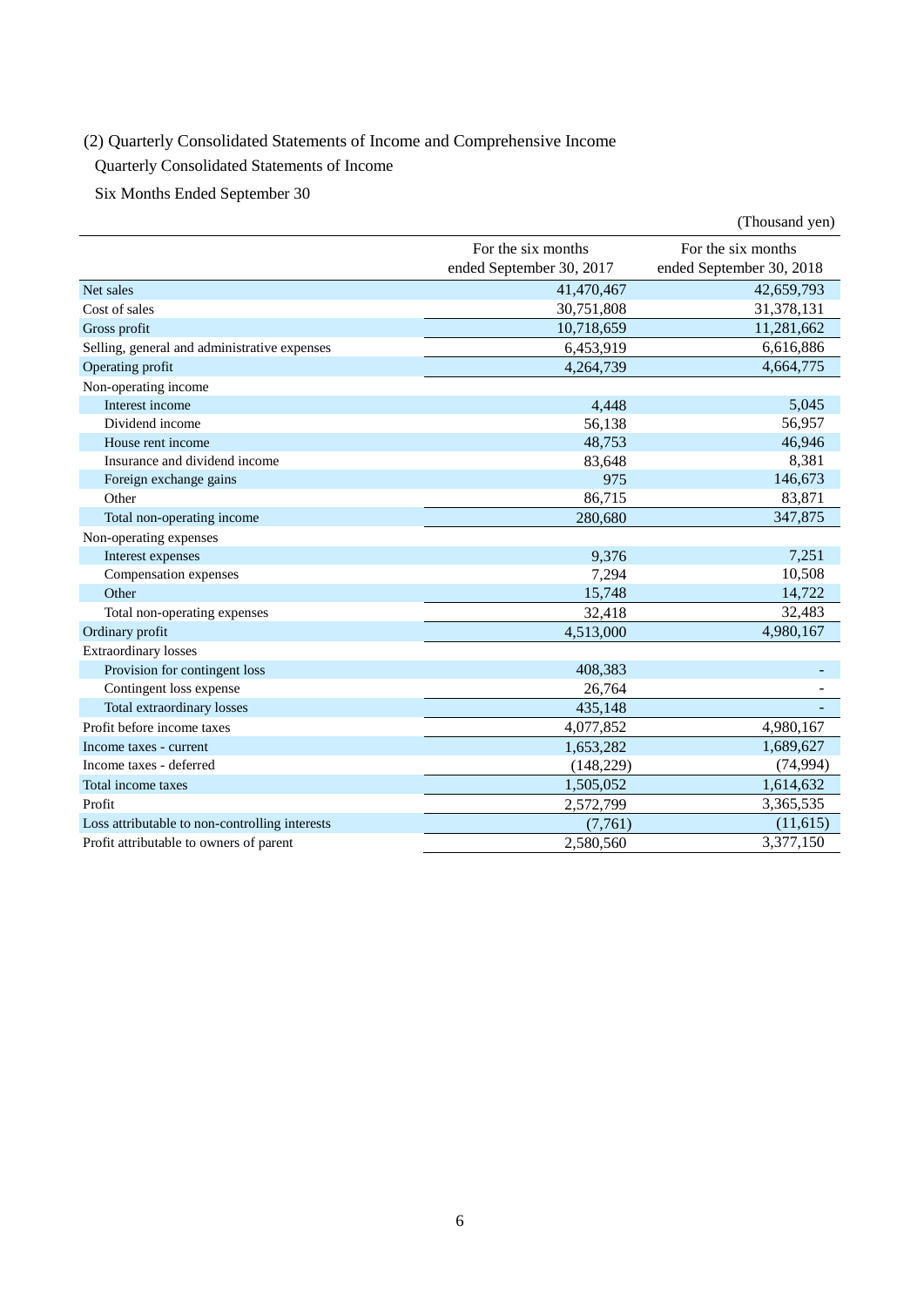## Quarterly Consolidated Statements of Comprehensive Income

Six Months Ended September 30

|                                                                   |                                                | (Thousand yen)                                 |
|-------------------------------------------------------------------|------------------------------------------------|------------------------------------------------|
|                                                                   | For the six months<br>ended September 30, 2017 | For the six months<br>ended September 30, 2018 |
| Profit                                                            | 2,572,799                                      | 3,365,535                                      |
| Other comprehensive income                                        |                                                |                                                |
| Valuation difference on available-for-sale securities             | 801.071                                        | (179, 108)                                     |
| Foreign currency translation adjustment                           | (1,436)                                        | (26,976)                                       |
| Remeasurements of defined benefit plans, net of tax               | 74,686                                         | 12,407                                         |
| Total other comprehensive income                                  | 874,321                                        | (193, 677)                                     |
| Comprehensive income                                              | 3,447,121                                      | 3,171,857                                      |
| Comprehensive income attributable to                              |                                                |                                                |
| Comprehensive income attributable to owners of parent             | 3,451,559                                      | 3,177,138                                      |
| Comprehensive income attributable to non-controlling<br>interests | (4, 438)                                       | (5,280)                                        |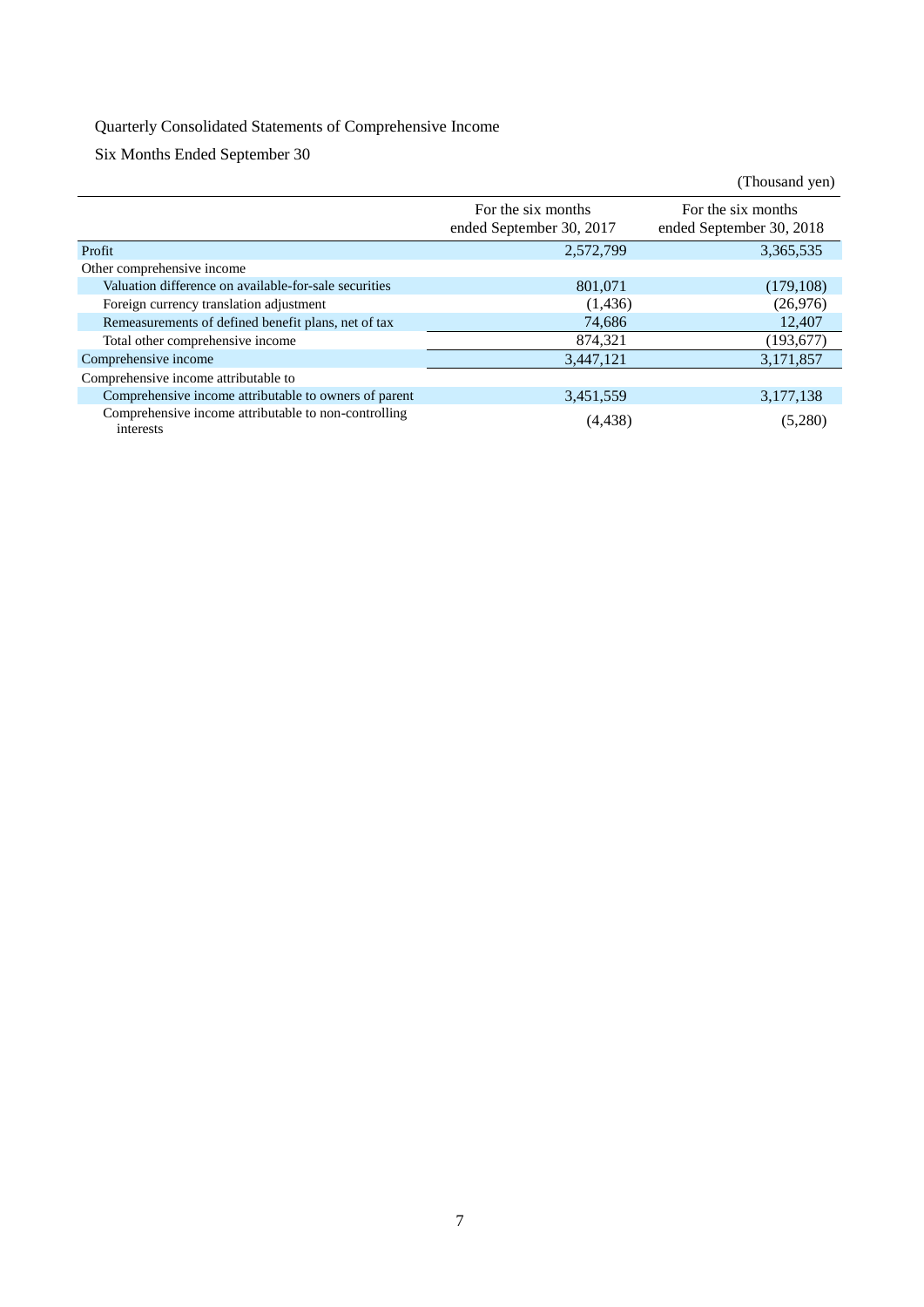# (3) Quarterly Consolidated Statements of Cash Flows

|                                                                        |                                                | (Thousand yen)                                 |
|------------------------------------------------------------------------|------------------------------------------------|------------------------------------------------|
|                                                                        | For the six months<br>ended September 30, 2017 | For the six months<br>ended September 30, 2018 |
| Cash flows from operating activities                                   |                                                |                                                |
| Profit before income taxes                                             | 4,077,852                                      | 4,980,167                                      |
| Depreciation                                                           | 401,688                                        | 441,023                                        |
| Increase (decrease) in allowance for doubtful accounts                 | 130,317                                        | (120, 678)                                     |
| Increase (decrease) in provision for bonuses                           | 18,919                                         | 235,481                                        |
| Increase (decrease) in provision for product warranties                | 150,742                                        | 27,145                                         |
| Increase (decrease) in provision for loss on construction<br>contracts | 75,332                                         | (366, 324)                                     |
| Increase (decrease) in net defined benefit liability                   | (31,596)                                       | (34,099)                                       |
| Increase (decrease) in provision for directors'<br>retirement benefits | 13,329                                         | 27,151                                         |
| Increase (decrease) in provision for contingent loss                   | 408,383                                        | (14, 578)                                      |
| Interest and dividend income                                           | (60, 587)                                      | (62,003)                                       |
| Interest expenses                                                      | 9,376                                          | 7,251                                          |
| Foreign exchange losses (gains)                                        | (3,681)                                        | (43,216)                                       |
| Loss (gain) on valuation of investment securities                      | 624                                            |                                                |
| Loss (gain) on operation of investments in capital                     |                                                | (1,839)                                        |
| Loss (gain) on sales of property, plant and equipment                  | (132)                                          | 956                                            |
| Loss on retirement of property, plant and equipment                    | 227                                            | 458                                            |
| Decrease (increase) in notes and accounts receivable -<br>trade        | 669,576                                        | 658,479                                        |
| Decrease (increase) in inventories                                     | (1,201,859)                                    | (1,417,460)                                    |
| Decrease (increase) in other current assets                            | (154, 400)                                     | 303,021                                        |
| Decrease (increase) in other non-current assets                        | (104, 350)                                     | (147, 178)                                     |
| Increase (decrease) in notes and accounts payable -<br>trade           | 1,432,361                                      | 579,484                                        |
| Increase (decrease) in other current liabilities                       | 210,770                                        | (90, 562)                                      |
| Other, net                                                             | 1,060                                          | 930                                            |
| Subtotal                                                               | 6,043,954                                      | 4,963,609                                      |
| Interest and dividend income received                                  | 60,664                                         | 61,906                                         |
| Interest expenses paid                                                 | (8, 104)                                       | (7, 461)                                       |
| Income taxes paid                                                      | (1,557,710)                                    | (1,989,555)                                    |
| Net cash provided by (used in) operating activities                    | 4,538,803                                      | 3,028,498                                      |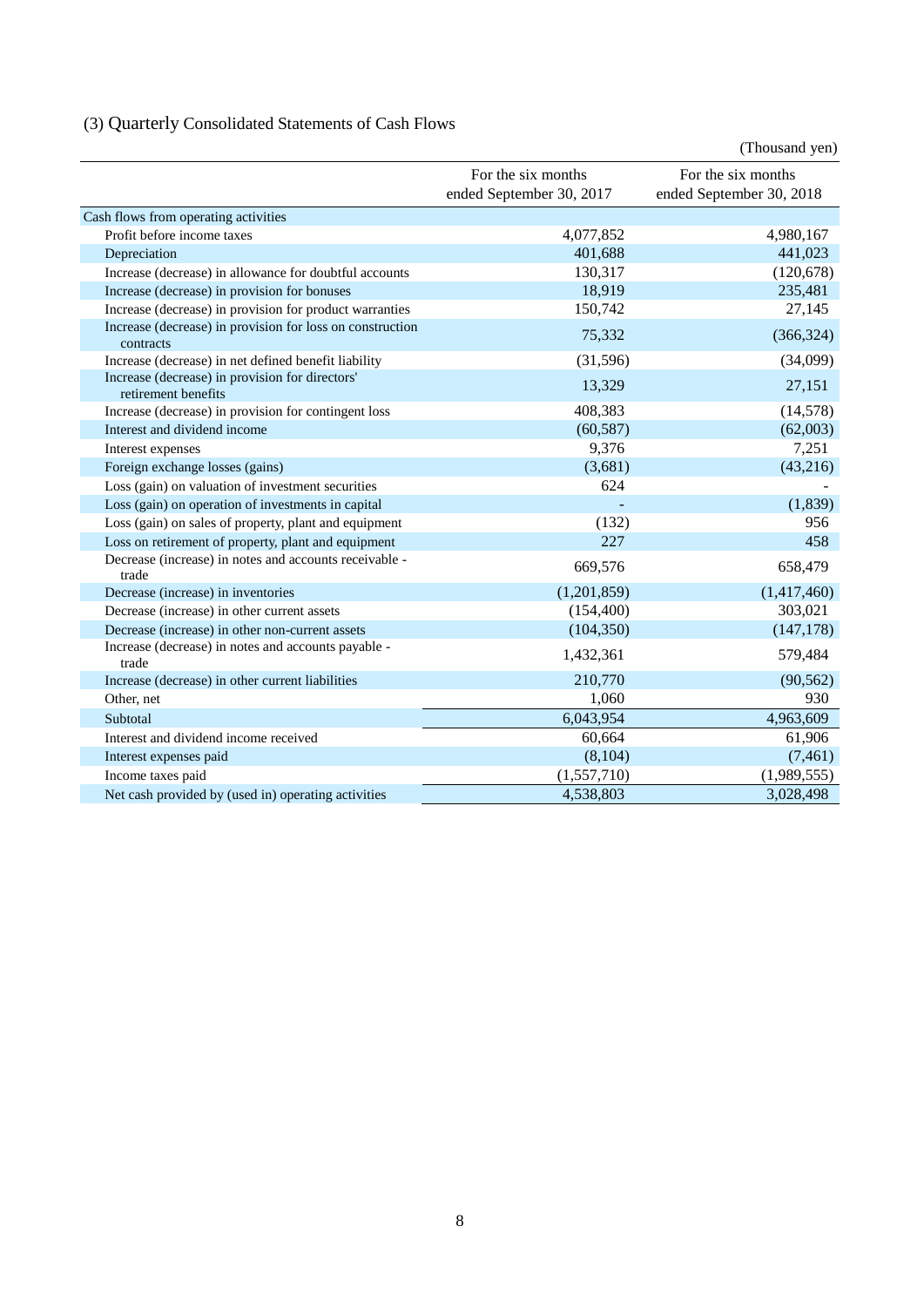|                                                                 |                          | (Thousand yen)           |
|-----------------------------------------------------------------|--------------------------|--------------------------|
|                                                                 | For the six months       | For the six months       |
|                                                                 | ended September 30, 2017 | ended September 30, 2018 |
| Cash flows from investing activities                            |                          |                          |
| Payments into time deposits                                     | (430, 228)               | (752, 289)               |
| Proceeds from withdrawal of time deposits                       | 820,422                  | 232,722                  |
| Purchase of property, plant and equipment                       | (542, 250)               | (984, 426)               |
| Proceeds from sales of property, plant and equipment            | 132                      | 716                      |
| Purchase of intangible assets                                   | (33, 136)                | (117, 244)               |
| Purchase of investment securities                               | (24,310)                 | (34,793)                 |
| Proceeds from sales of investments in capital                   |                          | 29,894                   |
| Proceeds from share of profits on investments in capital        | 5,340                    |                          |
| Net cash provided by (used in) investing activities             | (204, 031)               | (1,625,421)              |
| Cash flows from financing activities                            |                          |                          |
| Net increase (decrease) in short-term loans payable             |                          | (275, 668)               |
| Repayments of long-term loans payable                           | (159, 851)               | (116,934)                |
| Proceeds from share issuance to non-controlling<br>shareholders | 27,146                   |                          |
| Purchase of treasury shares                                     | (212)                    | (718)                    |
| Repayments of finance lease obligations                         | (960)                    | (707)                    |
| Cash dividends paid                                             | (696, 325)               | (799, 483)               |
| Net cash provided by (used in) financing activities             | (830,203)                | (1, 193, 511)            |
| Effect of exchange rate change on cash and cash<br>equivalents  | (9,325)                  | 54,355                   |
| Net increase (decrease) in cash and cash equivalents            | 3,495,242                | 263,920                  |
| Cash and cash equivalents at beginning of period                | 24,910,742               | 31,481,413               |
| Cash and cash equivalents at end of period                      | 28,405,984               | 31,745,334               |